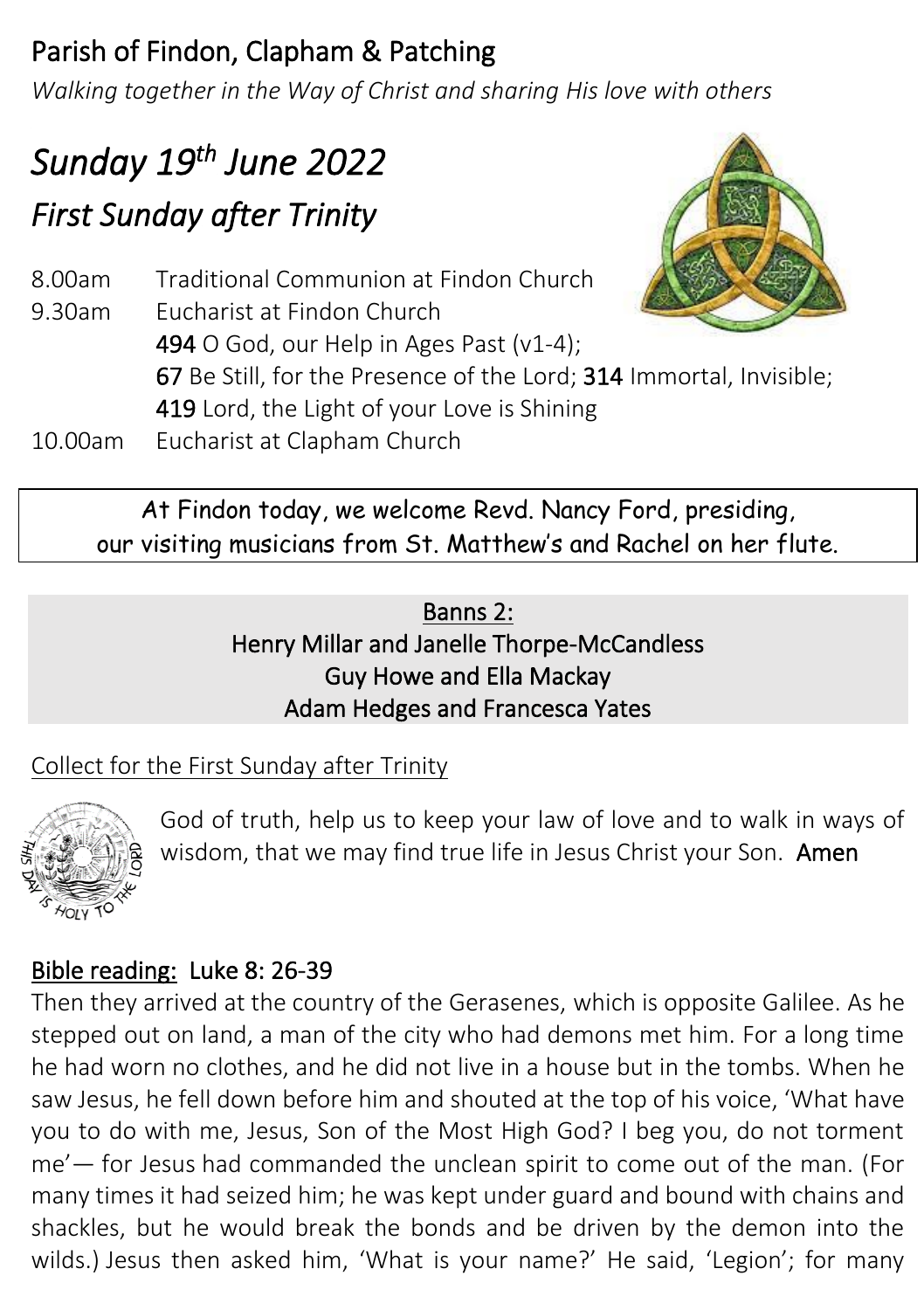demons had entered him. They begged him not to order them to go back into the abyss.

Now there on the hillside a large herd of swine was feeding; and the demons begged Jesus to let them enter these. So he gave them permission. Then the demons came out of the man and entered the swine, and the herd rushed down the steep bank into the lake and was drowned.

When the swineherds saw what had happened, they ran off and told it in the city and in the country. Then people came out to see what had happened, and when they came to Jesus, they found the man from whom the demons had gone sitting at the feet of Jesus, clothed and in his right mind. And they were afraid. Those who had seen it told them how the one who had been possessed by demons had been healed. Then all the people of the surrounding country of the Gerasenes asked Jesus to leave them; for they were seized with great fear. So he got into the boat and returned. The man from whom the demons had gone begged that he might be with him; but Jesus sent him away, saying, 'Return to your home, and declare how much God has done for you.' So he went away, proclaiming throughout the city how much Jesus had done for him.

#### Reflection on the Reading:

As Jesus and the disciples crossed the lake to visit this Gentile territory they encountered a storm that threatened to swamp the boat. When he stilled the wind and waves his disciples wondered just who he was to have such authority over the forces of nature. As Jesus stepped ashore he is met by a man who is naked, like the beasts of the field and shouts at him, a storm in human form. But like the storm at sea, Jesus is a centre of calm and peace. Luke portrays the man's behaviour as being due to evil forces at work in him, and these demons know who Jesus is, and of his authority to banish them. Jesus sees beyond the shouting and violence to a precious child of God, whom he loves and cares for, and who needs his help. When he asks the man his name, he get the answer 'Legion', which has military connotations of power and strength, that have a hold over him. It even subverts his identity. When Jesus heals the man, we are told that he sat at Jesus' feet, the place of a disciple. So Jesus embraced him into his inner circle of friends. Having restored him to health, Jesus restores him to his community by sending him home, to share the good news of what God has done for him. He has the important task of preparing the way for the mission to the gentiles. This passage reminds us that the sick and disabled can be dehumanised, and yet how much God loves and cares for them. We are invited to share in his love which casts out all fear.

Other readings for today: *Isa. 65: 1-9; Ps. 22: 19-28; Gal. 3: 23-end* \* The highlighted text indicates the chosen reading for our church services.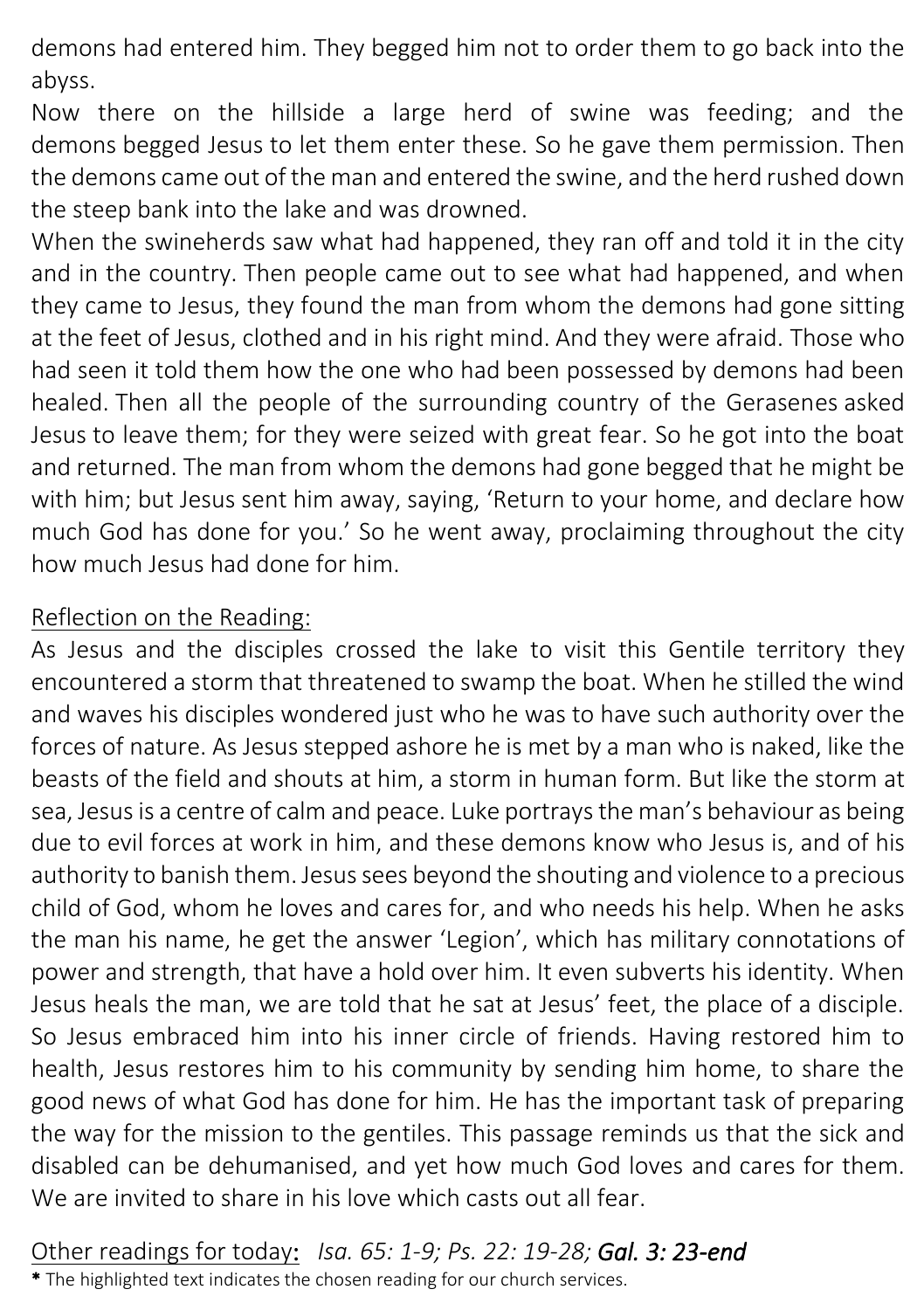#### Post Communion prayer:

Eternal Father, we thank you for nourishing us with these heavenly gifts: may our communion strengthen us in faith, build us up in hope, and make us grow in love; for the sake of Jesus Christ our Lord. **Amen** 

DIARY AND READINGS FOR THE WEEK:

Monday 20<sup>th</sup> *Matt. 7: 1-5* 5.30pm – Wedding Rehearsal

Tuesday 21st *2 Kings. 19: 9b-11, 14-21, 31-36; Ps. 48: 1-2, 8-end; Matt. 7: 6, 12-14* 10.00am – Holy Communion at Findon Church 7.45 – 9.15pm – Bellringing Practice at Findon Church

Wednesday 22nd *Matt 7: 15-20* 9.00am – Morning Prayer at Findon Church

Thursday 23rd *Matt. 7: 21-end*

Friday  $24^{th}$  – St John the Baptist *Luke 1: 57-66, 80* 9.00am – Morning Prayer at Findon Church

Saturday 25<sup>th</sup> June *Matt. 8: 5-17* 1.00pm – Findon Wedding

Sunday 26<sup>th</sup> June – Second Sunday after Trinity – Patronal Festival at Findon *Gal. 5: 1, 13-25; Luke 9: 51-end; Acts 13: 14b-26; Luke 1: 57-66, 80* 8.00am – Traditional Communion at Patching Church 9.30am – Eucharist at Findon Church

#### Please remember in your prayers:

- Our children and young people; staff from our schools and preschool; our work with children and young people.
- Those in Gallops Farm, Clapham Close and Michelgrove Lane.
- The sick and those who care for them including: Teresa Street; Colin and Stella Hastings; Anne De Campenhout; Jeanne Hastings; Peter Rogers; Michael Grand; Clare Jones